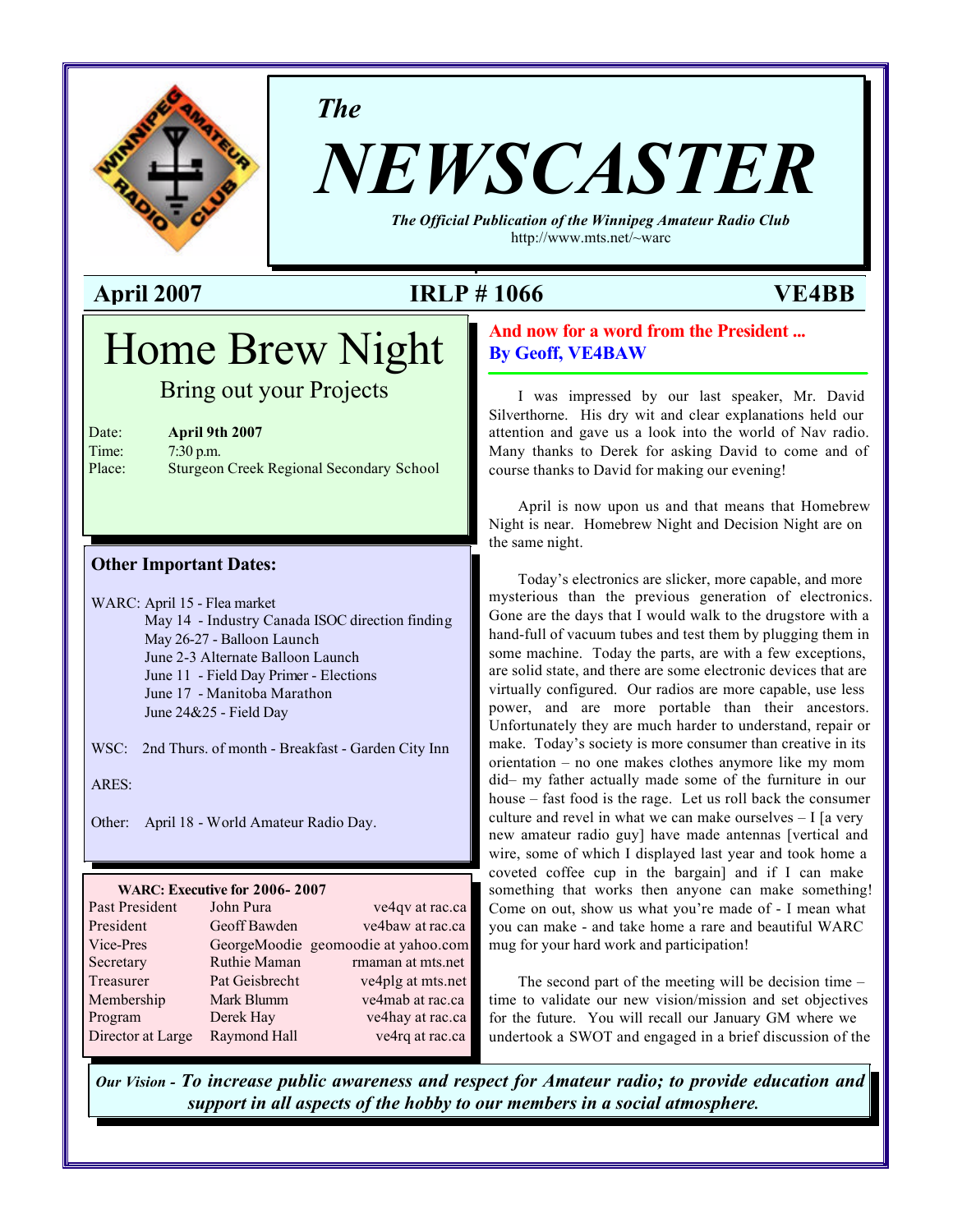| Freq        | <b>Prov/State</b> | <b>Net</b>                      | <b>UTC</b>         |
|-------------|-------------------|---------------------------------|--------------------|
| 3.860       | <b>MN</b>         | Minnesota<br>Net                | 23:00              |
| 3.747       | <b>MB</b>         | Evening<br>Phone Net            | 00:00              |
| 3.937       | ND                | North<br>Dakota Net             | 00:30              |
| 3.744       | <b>SK</b>         | <b>SK Public</b><br>Service Net | 01:00              |
| 3.750       | <b>NWON</b>       | NW<br>Ontario Net               | 01:15              |
| 3.740       | AB                | AB Public<br>Service Net        | 01:30              |
| 3.660       | MB, SK,<br>AB     | Prairie<br><b>Traffic Net</b>   | 01:30              |
| 3.743       | <b>MB</b>         | Mb<br>Morning<br>WX Net         | 14:30              |
| $145.450 -$ | <b>WW</b>         | <b>MB IRLP</b><br>Net           | 02:00<br>Wednesday |
| $147.390 +$ | <b>MB</b>         | Seniors<br>Morning<br>Net       | 09:00 Local        |
| $147.390 +$ | <b>MB</b>         | <b>MRS</b> Net<br>Thursday      | 21:00 Local        |
| $147.390 +$ | <b>MB</b>         | <b>MRS</b> Net<br>Sunday        | 21:00 Local        |
|             |                   |                                 |                    |
|             |                   |                                 |                    |
|             |                   |                                 |                    |

Amateur Radio Service Centre - Industry Canada P.O. Box 9654, Postal Station T Ottawa, Ontario, K1G 6K9 Telephone: (613) 780-3333 **ARANG ARANG ARANG ARANG ARANG ARANG ARANG ARANG ARANG ARANG ARANG ARANG ARANG ARANG ARANG ARANG ARANG ARANG A** Toll free: (888) 780-3333 Fax: (613) 998-5919 E-mail: spectrum.amateur@ic.gc.ca <http://strategis.ic.gc.ca/epic/internet/insmt-gst.nsf/en/h> \_sf01709e.html

**IRLP Node** 1066 145.450 MHz -600 KHz (VE4WRS) Comments or if you just want to reach us : **Winnipeg Amateur Radio Club C/O VE4WSC 598 St. Mary's Road Winnipeg, MB R2M 3L5**

20100120120120120120

future of the club and set a course to establish that future. The results of the meeting were feedback to all in the pages of this illustrious journal – the Newscaster. On Decision Night we will take another step in setting the future of the club.

"Our Vision – to increase public awareness and respect for amateur radio; to provide education and support in all aspects of the hobby to our members in a social atmosphere."

A vision/mission sets direction and helps in making future decisions. Our vision states that we are an active club in that we seek to have an ambassadorial role to the public in order to gain public support. Public support and respect will translate into attracting new people to amateur radio. Support and respect which will be essential if we want to keep our radio frequencies and gain understanding and support when we build yet another antenna in a residential development. The vision also states that we are supportive of each other and we want to have what Mark [ve4mab] calls three little letters: F-U-N.

Some objectives to discuss: developing a financial plan, setting up a clubhouse, setting performance indicators [ex. membership targets], a public relations plan, and an education plan. Actually the financial plan will be the last item that we should discuss because finance is the tool that we use to achieve our objectives.

Come on out … let us have some F-U-N and steer a course toward the future.

#### **Program Chair By Derek, VE4HAY**



Last month meeting by David Silverthorne on how NavCanada links up their radios and communicate with aircraft was very informative and interesting. David gave us a great presentation, with a little humour and a low tech approach.

Next month we will have out homebrew night. I hope everyone has their projects finished. We will also have a short session as a follow up to our SWOT presentation in January, where we will be discussing out goals. Audience participation is required.

June of course will be our Field Day primer and our Elections. We are looking for someone to be our nomination committee chair. If interested please step forward and talk to the executive.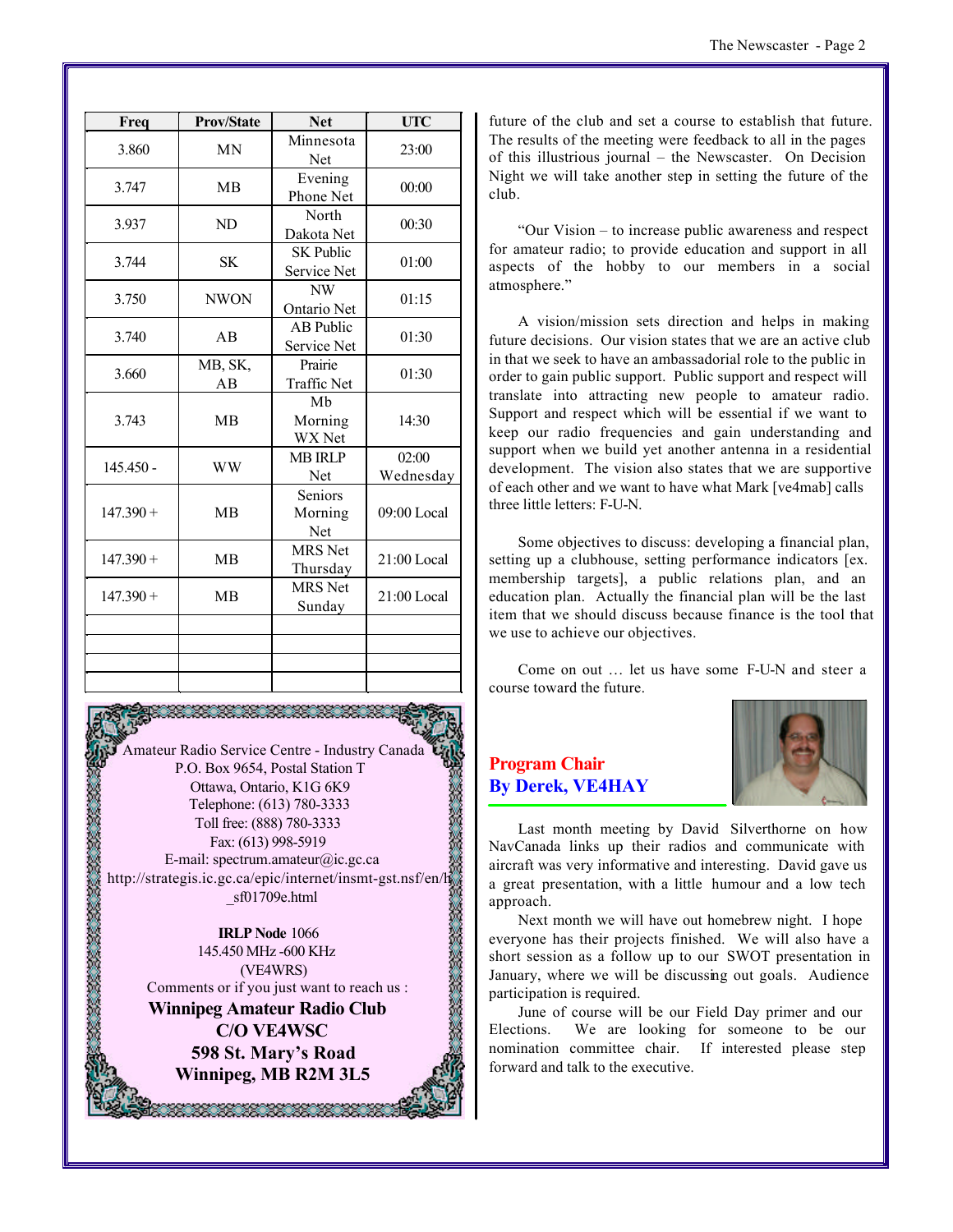Tel: (204) 888-3227 Fax: (204) 831-6400

#### **Calendar**

|  | ۰,<br>×<br>۰, |
|--|---------------|

| Apru                                 |                 |        |                  |
|--------------------------------------|-----------------|--------|------------------|
| RSGB RoPoCo                          |                 | 0700Z  | Apr 1            |
| RSGB 80m Club Championship           | CW              | 2000Z  | Apr 2            |
| <b>ARS</b> Spartan Sprint            |                 | 0100Z  | Apr 3            |
| YLRL DX-YL to NA-YL                  | CW              | 1400Z  | Apr 3            |
| 10 meter NAC<br>CW/SSB/FM/Digi       |                 | 1700Z  | Apr 5            |
| SARL 80m QSO Party                   |                 | 1700Z  | Apr 5            |
| <b>ARLHS Annual Spring Lites QSO</b> |                 | 0001Z  | Apr <sub>7</sub> |
| <b>QCWA QSO Party</b>                | All             | 1800Z  | Apr <sub>7</sub> |
| <b>ARCI Spring QSO Party</b>         |                 | 1200Z  | Apr <sub>7</sub> |
| <b>SPDX</b>                          |                 | 1500Z  | Apr <sub>7</sub> |
| <b>EARTTY</b>                        | <b>RTTY</b>     | 1600Z  | Apr <sub>7</sub> |
| Missouri QSO Party                   |                 | 1800Z  | Apr <sub>7</sub> |
|                                      | And             | 1800Z  | Apr 8            |
| FeldHell Spring Sprint               |                 | 1800Z  | Apr <sub>7</sub> |
|                                      | And             | 1400Z  | Apr 8            |
| <b>UBA Spring Contest</b>            | <b>SSB</b>      | 0600Z  | Apr 8            |
| SARL Hamnet 40m Sim Emerg            |                 | 1200Z  | Apr 8            |
| Low Power Spring Sprint              |                 | 1400Z  | Apr 9            |
| 144 MHz Spring Sprint                |                 | 1900L  | Apr 9            |
| YLRL DX-YL to NA-YL                  | SSB             | 1400Z  | Apr 10           |
| NAQCC Straight Key/Bug               | <b>CW</b>       | 0030Z  | Apr 11           |
| RSGB 80m Club Championship           | <b>SSB</b>      | 2000Z  | Apr 11           |
| <b>JIDX</b>                          | CW              | 0700Z  | Apr 14           |
| DIG QSO Party (10-20 m)              | CW              | 1200Z  | Apr 14           |
| <b>EU Spring Sprint</b>              | CW              | 1600Z  | Apr 14           |
| Michigan QSO Party                   | CW/SSB          | 1600Z  | Apr 14           |
| Georgia QSO Party                    |                 | 1800Z  | Apr 14           |
|                                      | And             | 1400Z  | Apr 15           |
| Yuri Gagarin International DX        | CW              | 2100Z  | Apr 14           |
| DIG QSO Party (80 m)                 | CW              | 0700Z  | Apr 15           |
| DIG QSO Party (40 m)                 | CW              | 0900Z  | Apr 15           |
| SSA Månadstest nr 4                  | <b>SSB</b>      | 1400Z  | Apr 15           |
| SSA Månadstest nr 4                  | <b>CW</b>       | 1515Z  | Apr 15           |
| Run for the Bacon QRP                |                 | 0100Z  | Apr 16           |
| 222 MHz Spring Sprint                |                 | 1900 L | Apr 17           |
| RSGB 80m Club                        | Data            | 2000Z  | Apr 19           |
| TARA Skirmish Digital Prefix         |                 | 0000Z  | Apr 21           |
| <b>Holyland DX Contest</b>           |                 | 0000Z  | Apr 21           |
| ES Open HF Championship              |                 | 0500Z  | Apr 21           |
|                                      | And             | 0600Z  | Apr 21           |
|                                      | And             | 0700Z  | Apr 21           |
|                                      | And             | 0800Z  | Apr 21           |
| Sun 2200 Kids Roundup                | Phone           | 1400Z  | Apr 21           |
| <b>EU Spring Sprint</b>              | <b>SSB</b>      | 1600Z  | Apr 21           |
| Michigan QSO Party                   |                 | 1600Z  | Apr 21           |
| EA-QRP 20-10m                        | CW              | 1700Z  | Apr 21           |
|                                      | 80 <sub>m</sub> | 2000Z  | Apr 21           |
|                                      | 40 <sub>m</sub> | 0700Z  | Apr 22           |
|                                      | 20-10m          | 1100Z  | Apr 22           |
| Ontario QSO Party                    |                 | 1800Z  | Apr 21           |
| <b>YU DX Contest</b>                 |                 | 2100Z  | Apr 21           |
|                                      |                 |        |                  |

|                                         | And                 | 0900Z  | Apr 22 |
|-----------------------------------------|---------------------|--------|--------|
| 432 MHz Spring Sprint                   |                     | 1900 L | Apr 25 |
| <b>SPDX</b>                             | <b>RTTY</b>         | 1200Z  | Apr 28 |
| Helvetia                                |                     | 1300Z  | Apr 28 |
| Florida QSO Party                       |                     | 1600Z  | Apr 28 |
|                                         | And                 | 1200Z  | Apr 29 |
| Nebraska QSO Party                      |                     | 1700Z  | Apr 28 |
|                                         |                     |        |        |
| <b>May</b>                              |                     |        |        |
| <b>AGCW QRP/QRP Party</b>               | CW                  | 1300Z  | May 1  |
| 10 meter NAC                            | CW/SSB/FM/Digi      | 1700Z  | May 3  |
| <b>MARAC County Hunters</b>             | CW                  | 0000Z  | May 5  |
| 10-10 Int. Spring QSO                   | CW/Digi             | 0001Z  | May 5  |
| 7QP 7th Call Area QSO                   | CW/SSB              | 1300Z  | May 5  |
| <b>US IPARC Annual</b>                  | CW                  | 1400Z  | May 5  |
| Indiana QSO Party                       | CW/Phone            | 1600Z  | May 5  |
| ARI Int. DX                             | <b>CW/SSB/RTTY</b>  | 2000Z  | May 5  |
| New England QSO Party                   | All                 | 2000Z  | May 5  |
| New England QSO Party                   | All                 | 1300Z  | May 6  |
| <b>US IPARC Annual</b>                  | <b>SSB</b>          | 1400Z  | May 6  |
| <b>ARS</b> Spartan Sprint               | CW                  | 0100Z  | May 8  |
| <b>SL Contest</b>                       | CW                  | 1100Z  | May 12 |
| A. Volta RTTY DX                        | <b>RTTY</b>         | 1200Z  | May 12 |
| CQ-M Int. DX                            | CW/SSB              | 1200Z  | May 12 |
| Mid-Atlantic QSO                        | CW/Digi/Phone       | 1200Z  | May 12 |
| <b>SL Contest</b>                       | <b>SSB</b>          | 1230Z  | May 12 |
| <b>FISTS Spring Sprint</b>              | <b>CW</b>           | 1700Z  | May 12 |
| SSA Månadstest nr 5                     | <b>CW</b>           | 1400Z  | May 13 |
| SSA Månadstest nr 5                     | <b>SSB</b>          | 1515Z  | May 13 |
| <b>US Counties QSO Party</b>            | SSB                 | 0000Z  | May 19 |
| EU PSK DX                               | PSK31               | 1200Z  | May 19 |
| H. M. The King of Spain                 | CW                  | 1200Z  | May 19 |
| Manchester Mineira                      | CW                  | 1500Z  | May 19 |
| Portuguese Navy Day                     | CW/SSB              | 1500Z  | May 19 |
| Portuguese Navy Day                     | <b>PSK</b>          | 1500Z  | May 19 |
| <b>Baltic Contest</b>                   | CW/SSB              | 2100Z  | May 19 |
| SSA Portabeltest Våromg.                | <b>CW/SSB</b>       | 0700Z  | May 20 |
| <b>AGCW Activity Week</b>               | <b>CW</b>           | 0000Z  | May 21 |
| Run For The Bacon QRP                   | <b>CW</b>           | 0100Z  | May 21 |
| CQ WW WPX Contest                       | CW                  | 0000Z  | May 26 |
| QRP ARCI Hoot Owl Sprint                | CW                  | 2000Z  | May 27 |
| MI-QRP Club Mem. Day CW Sprint CW 2300Z |                     |        | May 27 |
|                                         |                     |        |        |
| <b>DIAMOND</b>                          |                     |        |        |
| <b>IMAGE</b>                            |                     |        |        |
|                                         | Floyd Rolph VE4 FDR |        |        |
|                                         |                     |        |        |

835 Cavalier Drive

- ty Beanie Babies

- Wedding invitations

- Gifts

Winnipeg, MB R2Y 1C6

- Balloon bouquets & decorating

- South Western & Victorian home decor

- Printing eg: Business cards, letterhead, envelopes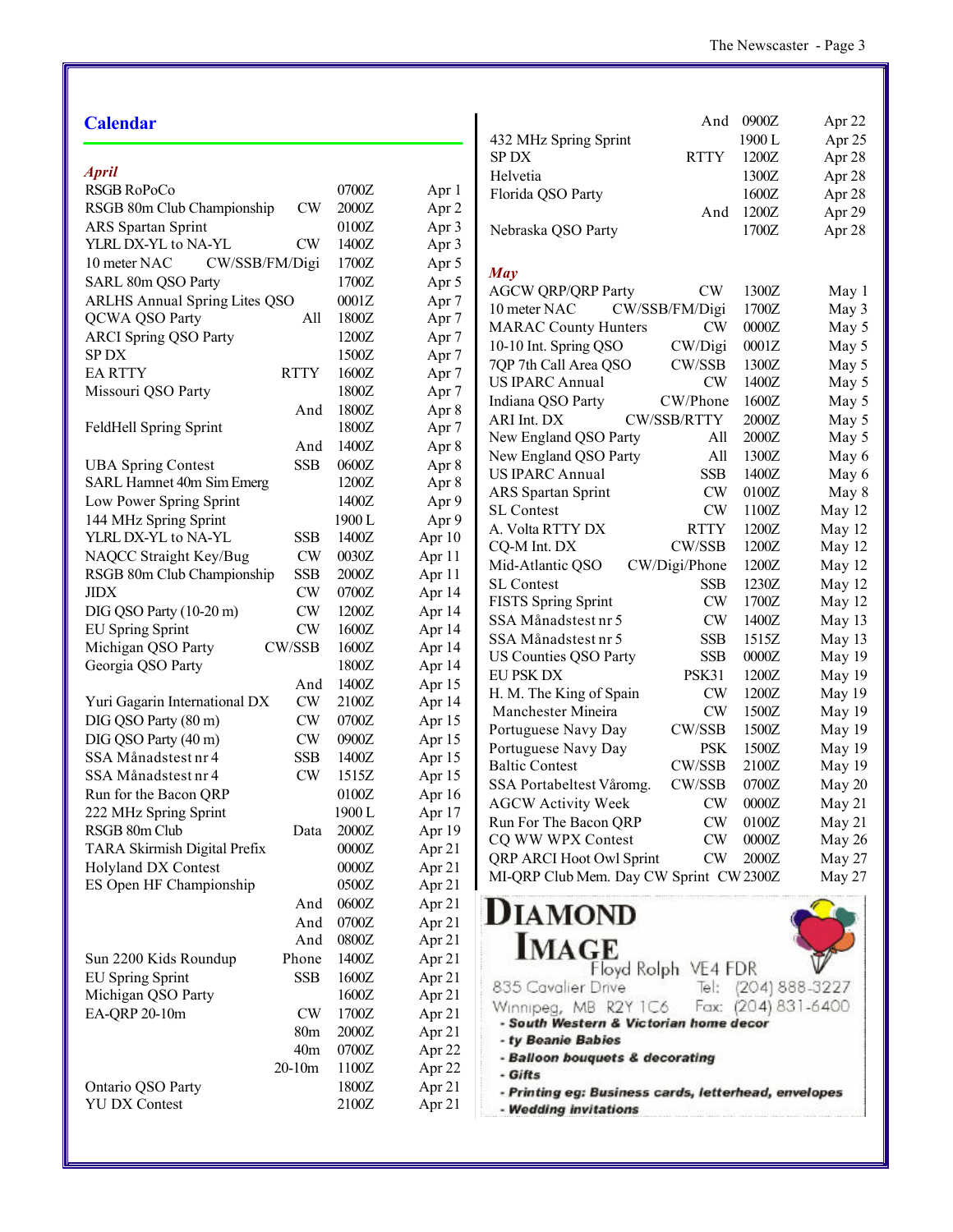#### **Marathon Man By Geoff, VE4BAW**

April, then May, then June; the 17th of June is the day of the Manitoba Marathon.

Sunday [ve4sbs], the President of the Pathfinders ARC has advised me that 14 of his members are keen to help out on that grand day. I have five student volunteers from the Satellite Interest Group training program and they are all young ladies that want to help Adam [ve4sn] at his traditional spot. Sorry Adam but we may have to spread them out a bit. We also have student volunteers from the WARC sponsored training course. This event is a great way for new amateurs or wannabe amateurs to have some fun and gain experience in ham radio. The experienced can help out those brand new to the hobby and I know that John [ve4jnf] will mix and match newbies and veterans. One additional point – many of the graduates from the two classes won't have their own equipment and perhaps it would be a good thing if their experienced partners could help out [if possible] with a spare HT. I know that we usually require a significant equipment list but there will be a number of new and young hams who could use a hand. Give it some thought.

 Don [ve4dwg] has presented me with V1.0 of the new database. Very slick – very slick indeed … thanks Don! Text is starting flow to Albert [va4as] for the 2007 Amateur Radio Briefing Booklet. Soon I will passing over the first draft roster to John [ve4jnf] who will in his inimitable fashion contact people and finalize the 2007 roster. [You have to bribe John to get your favourite position]

In total there are now over seventy registered volunteers. We have enough but could use some more [always room for more!]. If you are interested in this fun event do not hesitate to register and send your registration to me at ve4baw@rac.ca. Derek [ve4hay] has sent out the form twice now with the Newscaster and hard copy forms are available at both WARC and ARES meetings. Jeff [ve4mbq] has been collecting them at ARES meetings while I have been collecting them at WARC meetings. Sign up – you know you want to!

Your organizing committee: Geoff ve4baw [General Coordinator] John ve4jnf [Roster Coordinator] Don [ve4dwg] Database Development Albert [va4as] Desktop Publishing and Documentation ARES Liaison: Jeff [ve4mbq] Pathfinder ARC Liaison: Sunday [vesbs]

#### **What is Electricity**

Today's scientific question is: What in the world is electricity and where does it go after it leaves the toaster? Here is a simple experiment that will teach you an important electrical lesson: On a cool dry day, scuff your feet along a carpet, then reach your hand into a friend's mouth and touch one of his dental fillings. Did you notice how your friend twitched violently and cried out in pain? This teaches one that electricity can be a very powerful force, but we must never use it to hurt others unless we need to learn an important lesson about electricity. It also illustrates how an electrical circuit works. When you scuffed your feet, you picked up batches of "electrons", which are very small objects that carpet manufacturers weave into carpet so that they will attract dirt. The electrons travel through your bloodstream and collect in your finger, where they form a spark that leaps to your friend's filling, then travel down to his feet and back into the carpet, thus completing the circuit.

AMAZING ELECTRONIC FACT: If you scuffed your feet long enough without touching anything, you would build up so many electrons that your finger would explode! But this is nothing to worry about unless you have carpeting.

Although we modern persons tend to take our electric lights, radios, mixers, etc. for granted, hundreds of years ago people did not have any of these things, which is just as well because there was no place to plug them in. Then along came the first Electrical Pioneer, Benjamin Franklin, who flew a kite in a lightning storm and received a serious electrical shock. This proved that lightning was powered by the same force as carpets, but it also damaged Franklin's brain so severely that he started speaking only in incomprehensible maxims, such as, "A penny saved is a penny earned." Eventually he had to be given a job running the post office.

After Franklin came a herd of Electrical Pioneers whose names have become part of our electrical terminology: Myron Volt, Mary Louise Amp, James Watt, Bob Transformer, etc. These pioneers conducted many important electrical experiments. Among them, Galvani discovered (this is the truth) that when he attached two different kinds of metal to the leg of a frog, an electrical current developed and the frog's leg kicked, even though it was no longer attached to the frog, which was dead anyway. Galvani's discovery led to enormous advances in the field of amphibian medicine. Today, skilled veterinary surgeons can take a frog that has been seriously injured or killed, implant pieces of metal in its muscles, and watch it hop back into the pond -- almost.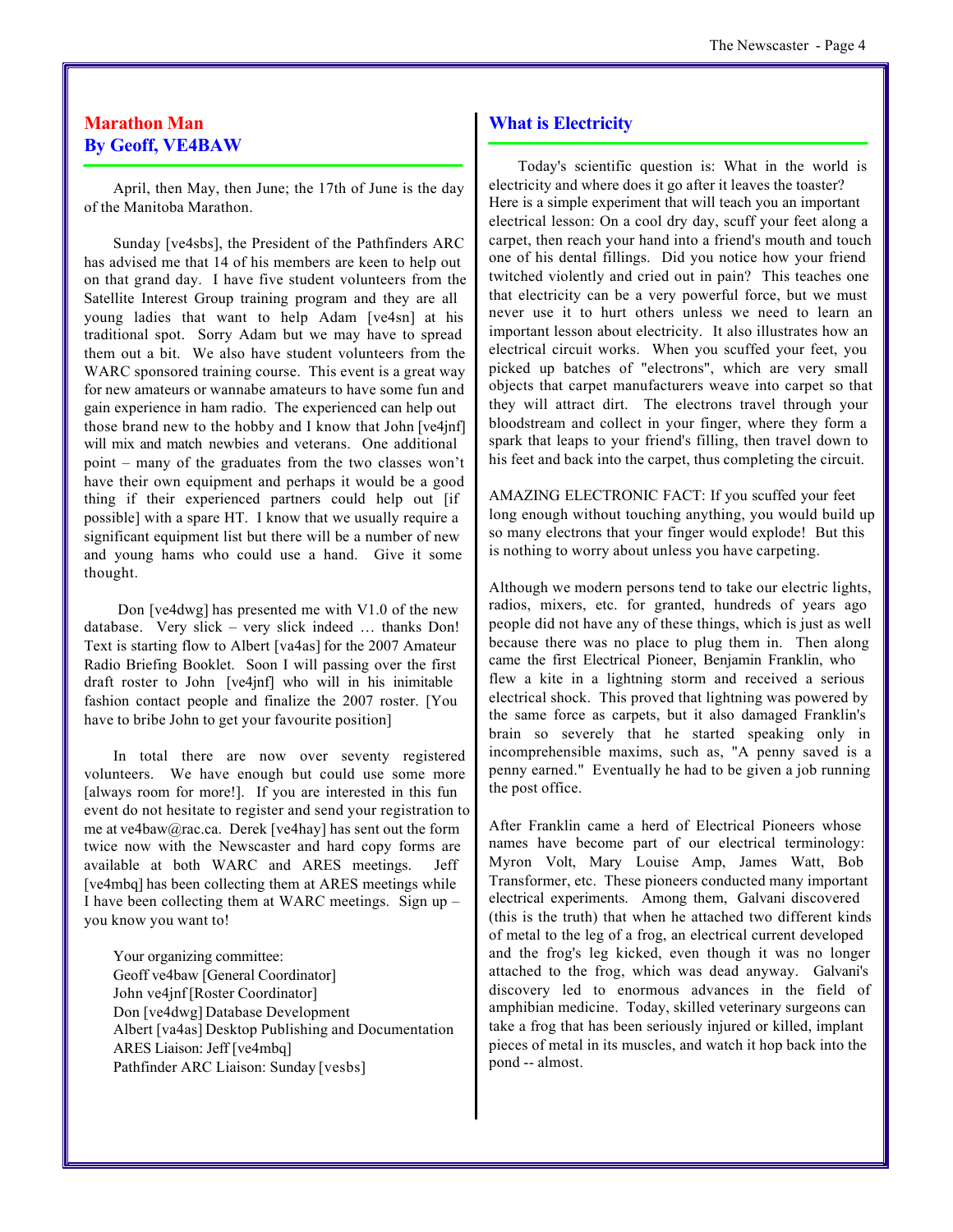#### **High Altitude Balloon Project Manitoba Satellite Interest Group**

#### *Have APRS, will fly……….*

For all of you that love the cool stuff, here is a great project coming our way. Several high schools in Winnipeg and Manitoba are currently building payloads for high altitude balloon launches at the end of May. While the teachers and students are currently working on their amateur radio certificate, these folks have also been busy with putting together  $a \sim 1$  kg box with a hand held radio, GPS system, programmable microprocessor and digital cameras.

The current payload design includes radios like the Alinco DJ-S11 and the Yaesu VX-2R. The radios will transmit APRS data coming from the GPS (Motorola Oncore GT+) via OpenTracker. The

APRS data will include data on location, height, speed, and basic telemetry like temperature and battery voltage. The downlink frequency is on 144.390 MHz and we will take advantage of the APRS digipeaters on the ground for tracking. The microprocessor is a BasicStamp 2 that will trigger the digital camera and also the nichrome wire based cut-away mechanism. The latter is needed to have the payload come back down on the parachute assuming that the balloon did not burst at an altitude of 30km after two hours of flight. Since it is pretty cold up there, we need good insulation and reliable power (lithium batteries). The whole package will be hooked up to a 1200g Kaysam weather balloon filled with helium. Sorry, no hydrogen permitted since one Hindenburg was enough (although hydrogen has such a nice lift).

So in essence, we will carry amateur radio to the edge of space and take pictures to prove it. After a flight of around 2 hours and the balloon will burst (maybe) or we will



Ham Operator Appears on Late Show



cut it off. The parachute will bring the "toys" back down, while the GPS is constantly updating the position. Once it hits the ground (and not water) we will try to recover it to get the equipment back and most importantly the pictures (which are on a memory card).

Why are we doing this? First, this is a great science project for high schools and is actually part of our WinCube satellite project (more about this later). Secondly, we hope to attract young folks to amateur radio and when they have their ticket in April, we know its working. Thirdly, it keeps us out of trouble until we get a call from Nav Canada about one of our balloons. ……..Ooops.

We have two launch weekends identified (see below) and if the project works, we will plan on another launch in July or in the fall. This time we will have ATV on board (1.2Ghz) and transmit live video from near space. For now, first things first. Let's have the radios and the GPS working.

Do you want to be involved? The project definitely needs your help and involvement! If you have a mobile APRS set-up (car) and are willing to track the balloon and recover its payload, you are it. We will pay for gas, have a great launch day barbeque and provide real excitement! Also, if you like to help the schools in testing their equipment and assembling the payload here is another opportunity to work with teachers and students, please let me know.

Our proposed launch dates are:

The last weekend in May (26-27) with a rain date of June 2 and 3. All is weather (or wind) depending and if you want to be part of this great event, let me know and I will add you to our mailing list for all updates and meetings etc. Contact me at: VE4NSA@amsat.org

Picture: GPS communication board (attached)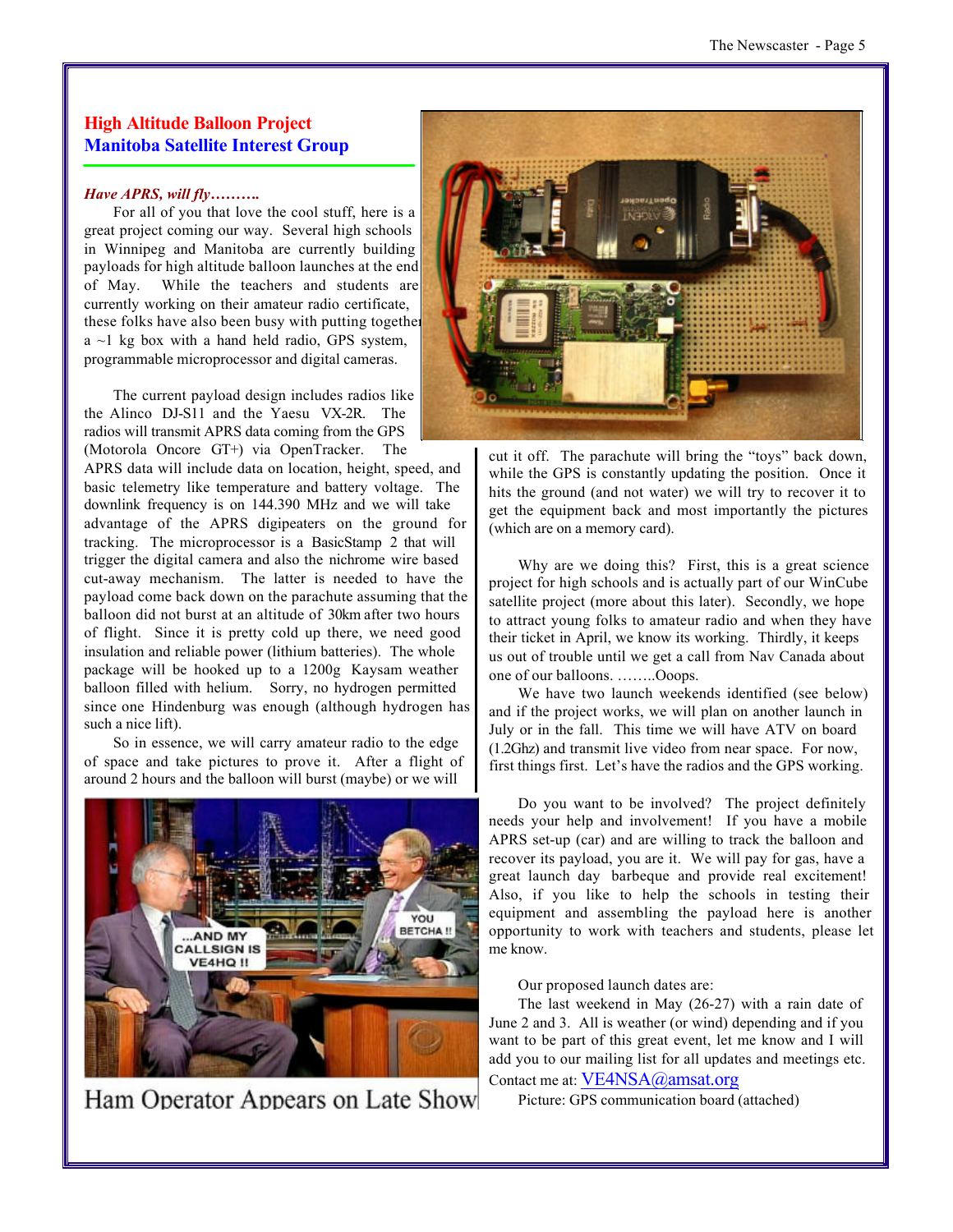#### **Minutes for March 12th, 2007 Submitted by Ruthie, VE4CRS**

Meeting called to order at 1930 hrs. 28 members and 2 guests attended. Intros followed.

Motion to accept minutes of February meeting as printed in the Newscaster by Glen VE4GWN and seconded by Bill VE4DL. Carried

Error in Newscaster re Rick VE4OV's chart. A few corrections are needed. (see March Newscaster)

#### *Correspondence*

- from Glen VE4GWN re cost of club purchase of RAC manuals
- from Steffan VE4NSA from the Satellite group re their request for help with Radio course being held at the Maples collegiate. They need help with the following: instruction, advanced ticket amateurs, help with balloon launch in May/June, help building satellite.
- ü from WARC education committee, Kent VE4KEH re need for speaker for Mar. 24, 2007

FYI – Satellite group meets at Seniors Club on Friday at 1200 noon.

#### *Old Business*

#### *Notice of motion*

Moved by Rolf VE4VZ as follows: "…that the club consider purchasing an HF radio for us at field day specifically a 450 or older radio with an automatic tuner". Seconded by Wayne VE4WR. The radio would be used for Field Day and demonstrating. It was pointed out that WARC already owns an HF radio.

Amendment to the motion to limit the budget to \$1000.00 for the radio. - Motion passed.

The executive will form a committee re same. A list of equipment already owned will be looked at. Wayne VE4WR offered to assist buying the equipment.

#### *Treasurer's Report*

Bank balance at end of February: - \$5870.35

#### *Membership*

To date, 123 paid members. 7 members have been given free membership by Geoff VE4BAW at the Maples Collegiate Radio course. On March 24, free membership will also be offered to Red River Radio course. In all 130 members.

#### *ARES*

ü Roger Froebe VE4RLF was appointed Assistant EC. The other AEC is Bob Poole VE4MAQ. Thanks to Glen VE4GWN who was filling in "Acting".

- ü 13 WPGARES member and affiliates provided volunteer Amateur communications on Mar. 3,4 for the Scouts Canada Klondike Derby at Camp Amisk.
- ü Manitoba ARES Larry Neufeld VE4CPU was recently appointed Emergency Coordinator for Stonewall and area by SEC Don Mackinnon.
- from Wayne VE4WR: PSEPC to by \$5000 worth of equipment for ARES MB
- number of repeaters up north to be  $60 70$
- ü congratulations re antenna info that was attached to the Newscaster!

#### *DX*

- conditions are still not good but are improving.
- Spratly Islands: will be active until Mar. 19 on all bands, 4 stations. These islands are in the south China Seas. 9M4SDX.
- ü Egypt: SU8DLH

#### *RAC*

 Recommendations for restructuring AR are posted in current TCA. Please read!!! Industry Canada still needs to approve and will most likely make changes to RAC's recommendations.

#### *Flea Market*

Date: - April 15, 2007. Location: - Heritage Victoria Community Centre. Tables: - 6 left. Prizes: - lots to be won!! Entrance: - \$3.00

#### *Marathon*

69 people have registered to volunteer for the Marathon. We are ahead of the Marathon people in planning. Sign up sheets available for anyone who wishes to register.

#### *Programs*

Home brew and SWOT at April meeting. The following proposed goals will be discussed:

- ü Undertake an awareness campaign for 2007.
- Support education for  $30 +$
- Set a membership goal
- ü Establish a financial plan

ü Establish a clubhouse (to provide facilities to support education, support the social aspect, provide a meeting area, a radio shack, storage and a focal point to raise public awareness)

Keep brainstorming to discover the WOW factor.

May: – Industry Canada – Let Derek VE4HAY know in advance any questions for Industry Canada.

June: – Elections, Field Day Prep. The executive would appreciate members stepping forward to join the executive experience!!. Rolf VE4VZ is coordinating Field Day.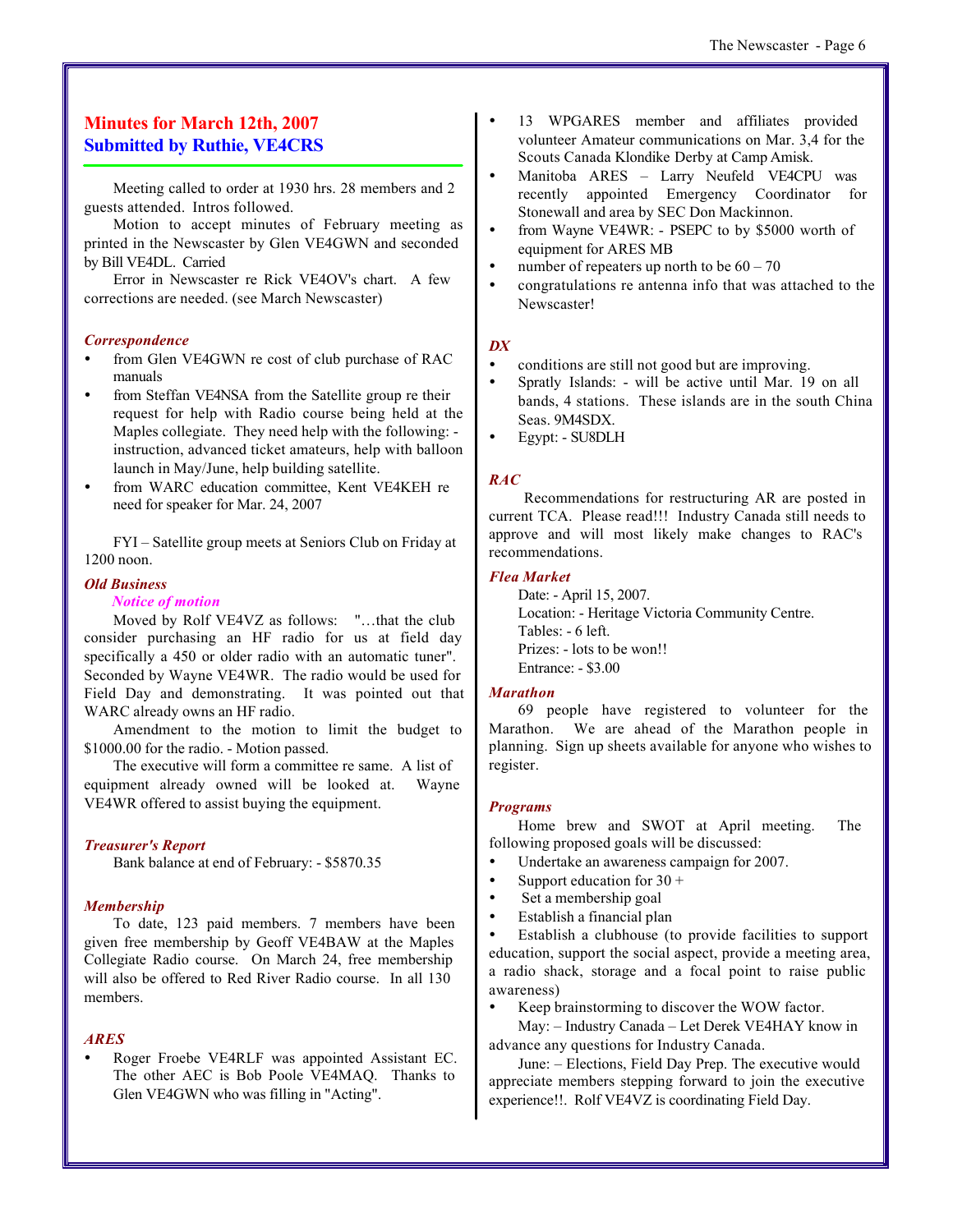#### *2008 Ham Fest*

Derek VE4HAY invited members to join the planning committee. Meeting will be held March 19 at Derek's home. (meeting later cancelled).

Motion to adjourn meeting by Dick VE4HK, seconded by Rolf VE4VZ. Carried.

Meeting adjourned at 2025 hrs. 50/50 draw winner: - Pat VE4PLG Door prize winner: - Pat VE4PLG

Presentation by David Silverthorne from Nav Canada. Very informative and most interesting. Thank you David!

#### **CANWARN Spotter Training By Jeff, VE4MBQ EC WPGARS, DEC Manitoba ARES**

CANWARN Spotter Training will be held 0930-1230h h SAT 12 MAY at Union Station 123 Main Street Winnipeg (where Prairie and Arctic Storm Prediction Centre is located). Talk-in on VE4WPG 147.390+ MHz if required until 0930h. Exact room location will be announced during MRS Nets SUN 6 MAY & THURS 10 MAY. Location will also be posted on WPGARES web-site 2nd week of May www.winnipegares.ca

This session is for new and experienced Spotters. The only prerequisite is that you must be a licensed Amateur. If planning to attend please register with you local ARES Emergency Coordinator or me by Fri. 27 APRIL.

We have booked a group lunch at The Old Spaghetti Factory at The Forks after Spotter Training. Cost is \$10.50 per person including gratuity and taxes. Lunch includes:

Salad with house dressing, Sourdough Bread, Spaghetti with meat sauce, Spumoni ice cream and choice of coffee, tea or soft drink. Please indicate when registering if you will be attending the group lunch after Spotter Training (we need at least 20 people).

#### *What have you done to "promote amateur radio this week"*

That line we credit to an old News stalwart, Peter Parker with using in his old VK1 and VK3 casts many years ago and it still stands true *- -WIA*

#### **WPGARES By Jeff, VE4MBQ Emergency Coordinator**

Our MAR General Meeting featured a review of a CBC Video "The Great Quebec Ice Storms of 1998". It was quite fitting that a circuit breaker tripped in the library while we were watching! Roger Froebe VE4RLF has been appointed Assistant Emergency Coordinator (AEC). Thanks to Glen Napady VE4GWN for filling in as Acting AEC.

Thirteen WPGARES members and affiliates provided volunteer Amateur communications for the 38th Annual Scouts Canada Klondike Derby at Camp Amisk 3, 4 MAR. Volunteer were VE4s: MAQ, DGS, PZL, CIB, RLF, TRO, STS, KAZ, GWN, HK, WTF, MBQ and Kaitlyn M (WFPS Cadet). We handled general radio traffic between "towns" and also traffic tracking the teams throughout the event. As well, we handled 2 major first aid calls and several calls for hypothermia affected event participants. Event organizer Bill Somers, passed along his thanks for a job well done and said that the event runs so much smoother with effective communications between towns. Originally 1st Sun Valley Venturers (VE4SVV), and now with WPGARES members for the last 3 years, Amateurs have been providing the communications for this event since 1998. Thanks to WPGARES AEC Bob Poole VE4MAQ for coordinating this event.

At press time fourteen WPGARES members have registered for CANWARN Spotter Training SAT 12 MAY. Please see the Spotter Training article elsewhere in this newsletter for more information. We are also looking for additional Net Controllers for VE4WWO at the Prairie and Arctic Storm Prediction Centre, any interested ARES member should contact me as soon as possible.

Eight WPGARES members so far have volunteered for our Exercise-59 which will be participation in a City of Winnipeg Emergency Preparedness Program Exercise WED

23 MAY. We will probably need twelve to fourteen volunteers to fulfill our probable tasking that day. Again any ARES member interested should get in touch ASAP.

Our next General Meeting is TUE 17 APR 1900h at Sir Wm Stephenson Library 765 Keewatin Street. Guest speaker is Joe Kowal Manager of Communications WFPS.

> *What have you done to "promote amateur radio this week"*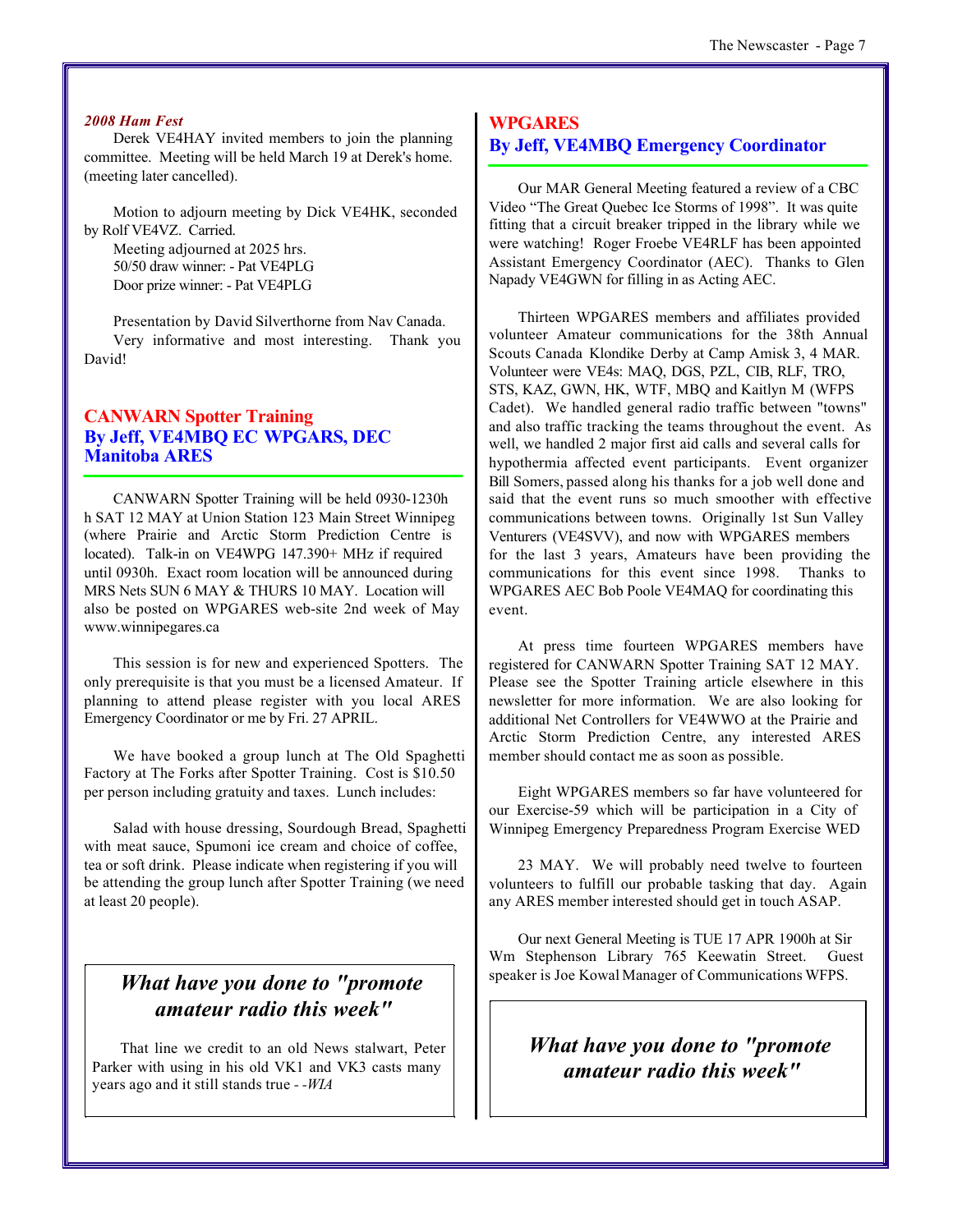#### **News from the Net**

#### *Amsat shorts*

Patrick WD9EWK/VA7EWK, along with Gerry **VE4GTB/KD7MDB**, Larry W7LB, Brock W6GMT, and Ron W6ZQ reported success and good satellite operating demos from the Scottsdale Amateur Radio Club's "Springfest" hamfest. Contacts were made on two AO-51 passes and they sold about \$200 of AMSAT merchandise. -- AMSAT

#### *Australia Hams get tour of the Dish*

By special arrangement with management, the WIA has been granted a series of detailed "technical" tours inside the Parkes Radio Telescope or "The Dish facility for WIA members who will be able to see first hand the inside workings of the Radio Telescope and ask technical questions of the site engineers. Make no mistake, for most members, this will be a once in a lifetime opportunity to step inside and see the workings of one of the worlds most active and powerful Radio Telescopes. --WIA

#### IARU REPORTS CPM A SUCCESS

The task of the 2007 World Radiocommunications Conference Preparatory Meeting, known as the CPM is to finalise and approve the almost 600 pages of draft text of the technical report to the WRC, which been in preparation by the ITU-R study groups over the past 3 - 4 years. There are three relevant issues for amateur radio:

1) The suggested alternatives or methods for resolving Agenda Item 1.15 proposing a world-wide secondary allocation to the amateur service of the band between 135,7 and 137,8 KHz.

2) The Method for Agenda item 1.13, proposing a world-wide primary allocation to the amateur service of the band between 7200 and 7300 KHz and

3) The Method for Agenda item 1.13 proposing a world-wide secondary allocation to the amateur service of the band between 5260 and 5420 KHz.

The 135.7 allocation proposal is widely accepted. However, Japan proposed that the power limit be left to each administration to be determined. This was strongly opposed by the Arab countries. During the meeting, some compromise was reached with a small change to the text but with retention of the no change Method. It is here hoped that the Arab countries will not oppose the Agenda item at the WRC. The review of the allocations between 4 and 10 MHz was much more difficult. There are major disagreements between opposing groups, which may well lead to the proposed amateur expansion of the 40 metre band becoming a bargaining chip. A lot of behind maneuvering by the IARU team resulted in the proposal remaining intact in the final report. *-- SARL*

#### *Industry Canada reduces QRM*

Dateline, Ottawa: Industry Canada today took what they described as an important new step to reduce QRM on amateur frequencies by setting standards for voice speeds. Docket #200-4U will become official in amateur regulations effective April first.

Citing frequent complaints about "long, boring conversations" on the ham bands, especially 75 meters, IC staff moved to impose a new standard on voice operations requiring all conversations to be at a speed of "at least 200 spoken words-per-minute".

The staff in its ruling was especially critical of what they called "long winded, often endless conversations by old men talking about their prostate problems and other needs to get up and go to the bathroom several times during the night".

IC staffers say they have personally heard conversations about nothing that went for hours and tied up frequencies that could be used by faster talkers. Official Observer stations have received instructions to listen to suspect conversations and count the number of words-per-minute spoken. Those QSOs which fail to meet the minimum speed requirements will be noted and the operators involved will receive Official Observer Advisory Notices encouraging them to follow the rules or risk receiving notice of apparent violation citations from the IC.

Some hams in Saskatoon complained the new regulation will impose a burden on them because they naturally talk more slowly than those down east. They are suggesting that frequencies be set aside for slow speed discussions concerning favourite country music artists (particularly Anne Murray), NASCAR, huntin' and feeshin' (particularly bass and trout). IC says it may consider that in future rulemaking.

In a separate press release, RAC said they are also concerned about two-meter operation where little is discussed except "full quieting and items to be picked up on the way home". A RAC spokesperson said that sort of thing is boring and is usually spoken very slowly as well, far below the 200 words-per-minute minimum. The organization suggested conversations on how to help raise more money for RAC activities would be especially welcomed and will be encouraged. Future issues of TCA will contain special pullout sections containing recommended topics for on-air discussion to brighten up QSOs.

#### *Road Checks Lead to Forfeited Radios*

The most common discrepancies found are: Installation of illegal frequencies, such as RCMP channels. Amateur radios illegally modified to hold land mobile frequencies. Amateur radios in the possession of people who are not certified to operate them. A 500 watt amplifier installed on a CB radio.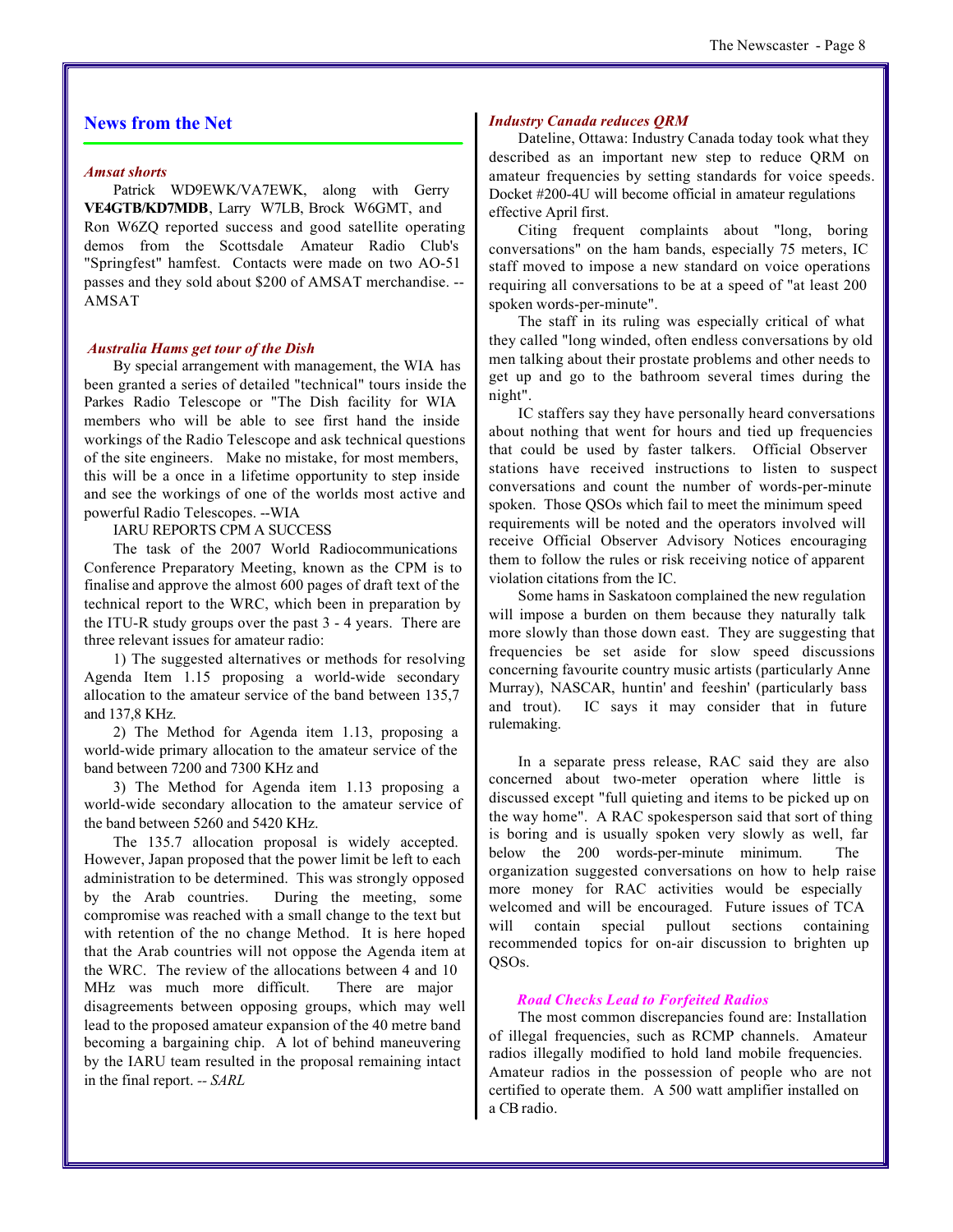#### *Front programmable radios.*

In addition to tickets issued under the Federal Contraventions Act, some radio users were issued warning tickets and given a short time to correct their discrepancies. Some equipment was surrendered voluntarily and other radios were seized by Spectrum Management Officers. One order for forfeiture of seized radio equipment has been granted. Several court cases are pending as a result of these road checks.-*- Industry Canada- Pacific region*

#### *Modified Amateur Equipment is Not Legal*

There have been several seizures of equipment recently in BC. Spectrum Management Officers in the Interior seized amateur radios that had land mobile channels illegally installed. The people in possession of these radios were not authorized to possess the equipment even if the radios had not been modified. A modified amateur radio was also seized at a commercial vehicle road check carried out in the Lower Mainland in co-operation with other federal and provincial agencies. The radio was found in an illegally modified state and was programmed to operate on unauthorized frequencies. An application for forfeiture of this radio was made to the Federal Prosecution branch and was successful. The radio has now been forfeited to the Crown. *-- Industry Canada- Pacific region*

#### *Canadian Ladies ARA 40th anniversary award*

The Canadian Ladies Amateur Radio Association - or Clara, as it is more commonly known - has launched a special award to celebrate the 40th anniversary of its foundation. The Clara 40th Anniversary Challenge sets amateurs the task of working 40 YLs on amateur radio by the end of the year. Contacts can be made on any mode or frequencies. Repeater and Echolink contacts also qualify. Logs should include date of contact, name and callsign of the YL operator, and band or mode. Signal reports are not needed. To qualify for the award - and to receive a special certificate - send logs to Kathy, VE3GYL, by the deadline of 1 March 2008. Either post the logs to Kathy Steels, VE3GYL, at 444 Jellicoe Crescent, London, Ontario, N6K 2M5 or email an electronic version to Kathy at ve3gyl@gmail.com. -- RSGB

#### *IRAQ BANS AMATEUR RADIO*

Amateur Radio operation has been banned in Iraq That is a claim made in a letter to the world-wide ham radio community from Diya Sayah, YI1DZ and distributed by Ian Abel, G3ZHI Bill Pasternak, WA6ITF from Amateur Radio NewsLine, reports: In his note dated March 13th, Iraq Amateur Radio Society President Diya Sayah, YI1DZ, says that he received confirmation from the office of Prime Minister Al Maliki that all Amateur Radio activity in that nation is to be closed down immediately. This includes

operation by Iraqi nationals, foreign visitors and even members of the coalition forces safeguarding that nation.

#### *RAC puts forth recommendation on Foundation License*

Amateur Radio in Canada and elsewhere is changing and to survive we must be sure to change with it. Britain, Gibraltar and Australia have already taken the dramatic step of introducing a new entry-level license with considerable success. Should Canada consider moving in a similar direction?

In May of 2006 RAC formed a committee, headed by Midwest Director Bj. Madsen (VE5FX), to look into the possibility of submitting a proposal to Industry Canada on this subject. This committee, called 'The Advisory Committee on Restructuring of Amateur Radio in Canada', designed and ran a survey to gauge the feelings of Canadian Amateurs on these issues.

This survey ran from mid-July to the end of October. It received a total of 2220 responses: 1815 in English (82%) and 405 in French (18%) along with 699 written comments and over 300 additional e-mails.

The data has now been analyzed and converted to bar graphs indicating the relative responses to each of the 27 questions. The written responses were all read and categorized. Based on this data, a series of recommendations were written to represent the feelings of Canadian Amateurs. This has produced an extensive report for RAC's Board of Directors, which they formally adopted at a Board meeting on February 20, 2007.

The complete 30-page report is available for you to download in .PDF format below. The committee also produced a PowerPoint summary of the report, which you may find useful for presentation to your club. *-- RAC* [http://www.rac.ca/regulatory/CommitteeReport\\_Jan1707.pdf](http://www.rac.ca/regulatory/CommitteeReport_Jan1707.pdf) [Http://www.rac.ca/regulatory/CommitteeReport\\_Jan\\_1707.p](Http://www.rac.ca/regulatory/CommitteeReport_Jan_1707.p) pt

#### *Suitsat-2 is coming !*

Last year, SuitSat-1/Radioskaf-1 caught the attention and fascination of the world, garnering a large amount of newspaper, magazine, radio and TV reporting. Even more important, SuitSat-1 captured the imaginations of students and schools! The little satellite was such a success that plans were developed to produce a second SuitSat/Radioskaf. At their delegates meeting in October 2006, architect of the first Suitsat/Radioskaf, Sergey Samburov, RV3DR, discussed the idea with the Amateur Radio on the International Space Station (ARISS) team and everyone was enthusiastic about the potential of a second SuitSat/Radioskaf. *-- RAC* Full details are available at:

<http://www.amsat.org/amsat/ariss/Hardware%20Developme> nt/SuitSat-2/SuitSat-Radioskaf-2%20Overview.doc